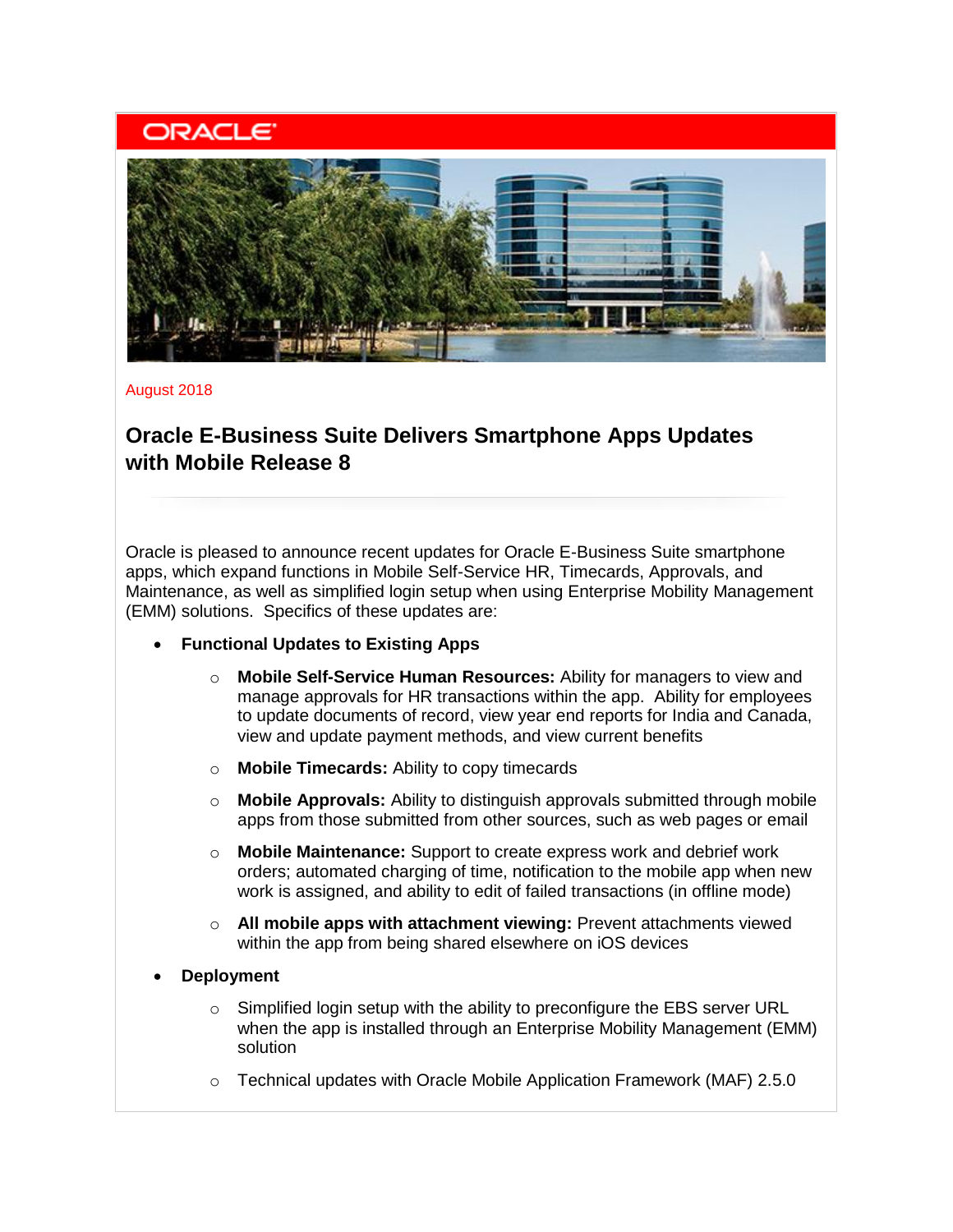These updates are delivered as part of Oracle E-Business Suite Mobile Release 8. Oracle E-Business Suite Mobile Release 8 is a coordinated release of Oracle E-Business Suite mobile apps, which are built using a common set of mobile components referred to as EBS Mobile Foundation. EBS mobile apps support both Oracle E-Business Suite Release 12.1.3 and 12.2.3 and beyond.

For more details on these updates for each app, see specifics below and the Oracle E-Business Suite Mobile Apps Release Notes available from MOS Note [1641772.1.](https://support.oracle.com/rs?type=doc&id=1641772.1)

#### **How to Get and Configure These Apps**

- To easily view and download these apps on a public app store, search "Oracle EBS America" in Apple's App Store and the Google Play Store. When using iPad, filter for "iPhone Only" apps.
- You must install server-side patches and complete configuration steps before a mobile app can be used with a server instance. For deployment instructions, see the *[Oracle E-Business Suite Mobile Apps Administrator's Guide, Release 12.1 and 12.2](http://docs.oracle.com/cd/E26401_01/doc.122/e64384.pdf)*.
- The latest apps in Mobile Release 8 can work with an Oracle E-Business Suite server that has been configured with patches from 1 prior mobile release, that is Mobile Release 7. However, the latest Release 8 server-side patches must be applied to enable new features and fixes that require those patches; such features are listed in the What's New for each app on the app stores and in the Release Notes in the MOS Note [1641772.1.](https://support.oracle.com/rs?type=doc&id=1641772.1)
- To get the updated mobile application archive files, download the patches using the instructions in the *[Oracle E-Business Suite Mobile Apps Developer's Guide, Release](http://docs.oracle.com/cd/E26401_01/doc.122/e69284.pdf)  [12.1 and 12.2](http://docs.oracle.com/cd/E26401_01/doc.122/e69284.pdf)*. Note: Any changes to mobile application archive files must be reapplied to the latest archive to get the latest updates and support.

## **Discontinued Apps**

Oracle has discontinued the following Oracle E-Business Suite mobile apps from August 3, 2018 with Oracle E-Business Suite Mobile Release 8.0 and onwards. Oracle will not deliver any new updates to the apps after this date.

- Oracle Mobile Discrete Quality Manager for Oracle E-Business Suite
- Oracle Mobile Process Quality Manager for Oracle E-Business Suite
- Oracle Mobile Procurement for Oracle E-Business Suite
- Oracle Mobile Product Information for Oracle E-Business Suite
- Oracle Mobile Project Manufacturing for Oracle E-Business Suite
- Oracle Mobile Project Manager for Oracle E-Business Suite
- Oracle Mobile Service Manager for Oracle E-Business Suite

Oracle will support these discontinued apps, but will not deliver any new updates to the apps.

For more info on the discontinued apps, see the Discontinued Apps section in the [Frequently Asked](https://support.oracle.com/epmos/faces/DocumentDisplay?parent=DOCUMENT&sourceId=1641772.1&id=2064887.1) Questions (FAQ) document.

## **Where to Find More Information**

• **Apps on Public App Stores:** Search "Oracle EBS America" in Apple's App Store